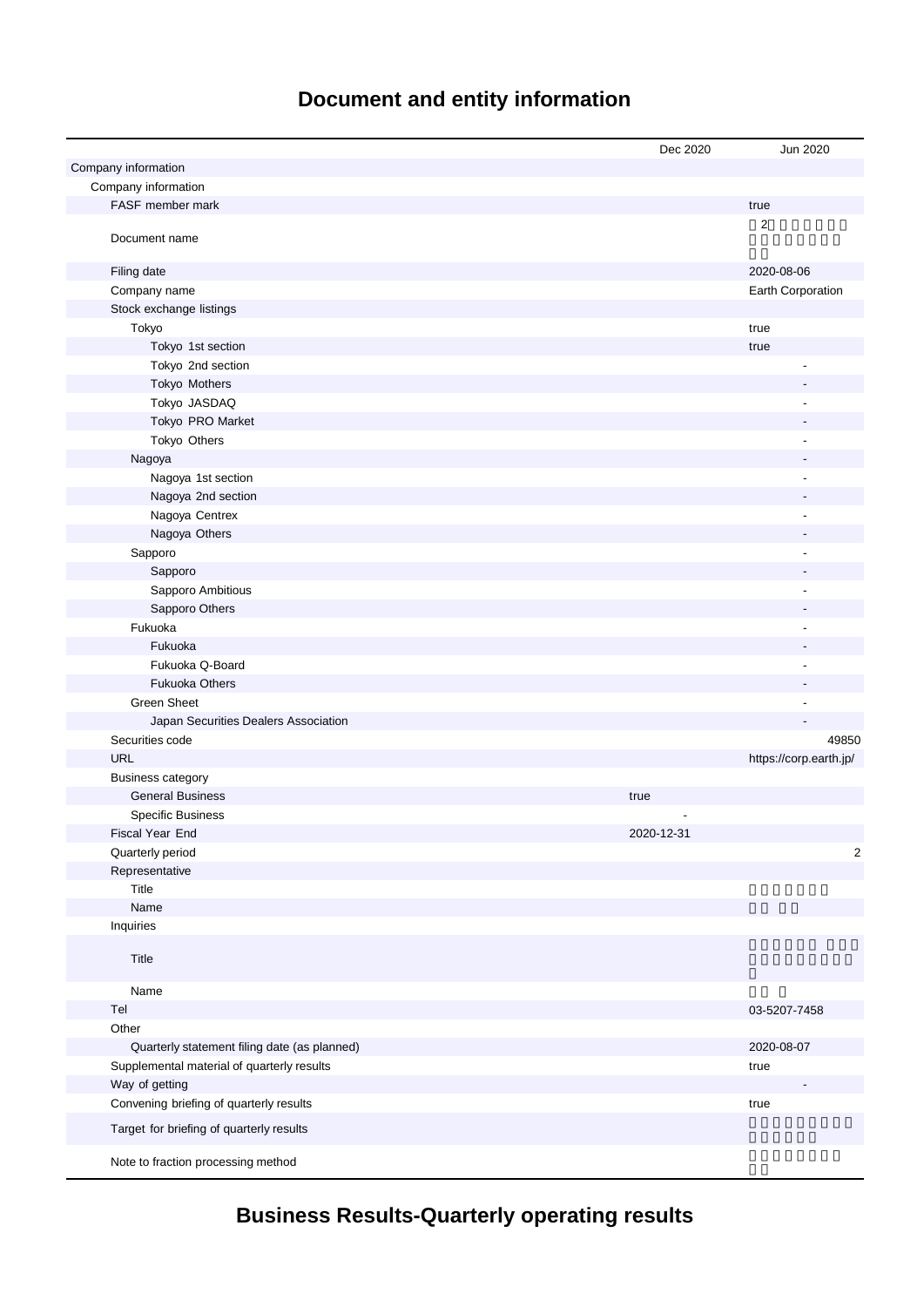|                                                    | Jun 2020 | Jun 2019 |
|----------------------------------------------------|----------|----------|
| Quarterly operating results                        |          |          |
| Quarterly operating results                        |          |          |
| Consolidated operating results                     |          |          |
| Consolidated income statements information         |          |          |
| Net sales                                          |          |          |
| Net sales                                          | 110,634  | 104,031  |
| % change                                           | 6.3      | 2.9      |
| Operating profit                                   |          |          |
| Operating profit                                   | 16,024   | 7,402    |
| % change                                           | 116.5    | 14.0     |
| Ordinary profit                                    |          |          |
| Ordinary profit                                    | 16,138   | 7,538    |
| % change                                           | 114.1    | 12.6     |
| Profit attributable to owners of parent            |          |          |
| Profit attributable to owners of parent            | 10,949   | 4,650    |
| % change                                           | 135.4    | 15.0     |
| Note to consolidated income statements information |          |          |
| Comprehensive income                               |          |          |
| Comprehensive income                               | 13,417   | 4,585    |
| Change in comprehensive income                     | 192.6    | 22.0     |
| Other consolidated operating results               |          |          |
| Basic earnings per share (Yen)                     | 540.99   | 229.98   |
| Diluted earnings per share (Yen)                   |          |          |
| Note to consolidated operating results             |          |          |
| Note to operating results                          |          |          |

## **Business Results-Quarterly financial positions**

| (in millions of yens)                    |          |          |  |
|------------------------------------------|----------|----------|--|
|                                          | Jun 2020 | Dec 2019 |  |
| Quarterly financial positions            |          |          |  |
| Quarterly financial positions            |          |          |  |
| Consolidated financial positions         |          |          |  |
| Total assets                             | 124,506  | 107,425  |  |
| Net assets                               | 55,663   | 44,322   |  |
| Capital adequacy ratio (%)               | 41.2     | 37.3     |  |
| Note to consolidated financial positions |          |          |  |
| Owner's equity                           | 51,343   | 40,037   |  |
| Note to financial positions              |          |          |  |

## **Business Results-Note to quarterly business results**

|                                        | Jun 2020                 |
|----------------------------------------|--------------------------|
| Quarterly note to business results     |                          |
| Quarterly note to business results     |                          |
| Note to consolidated financial results |                          |
| Note to consolidated financial results | $\overline{\phantom{a}}$ |

# **Quarterly Dividends**

| (in millions of yens)    |          |          |          |
|--------------------------|----------|----------|----------|
|                          | Dec 2020 | Jun 2020 | Dec 2019 |
| Quarterly dividends      |          |          |          |
| Quarterly dividends      |          |          |          |
| <b>Dividends</b>         |          |          |          |
| Dividend per share (Yen) |          |          |          |
| Dividend per share (Yen) |          |          |          |
| First quarter            |          |          |          |
| Result                   |          |          |          |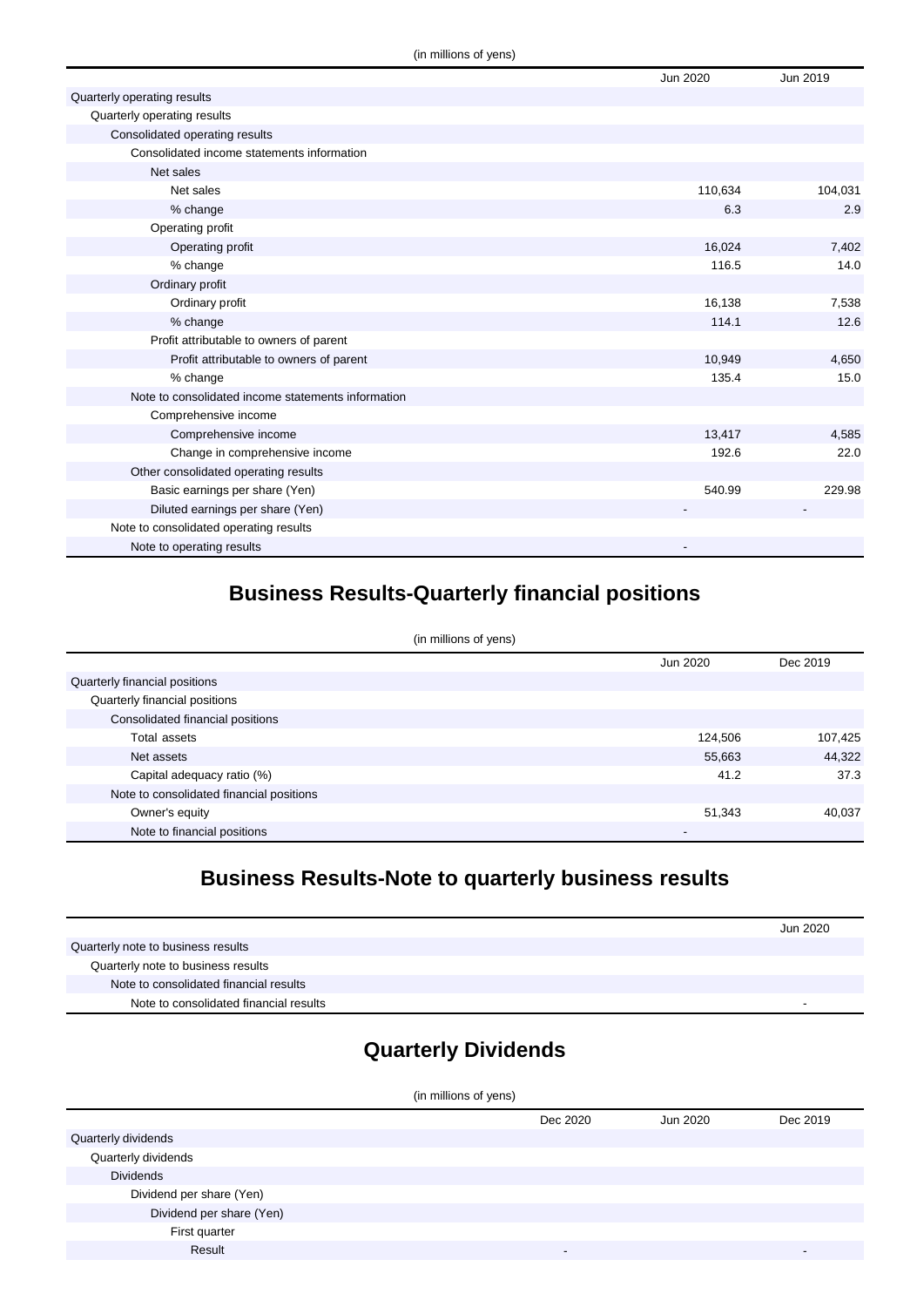| Second quarter                                                         |                          |                          |
|------------------------------------------------------------------------|--------------------------|--------------------------|
| Result                                                                 | 0.00                     | 0.00                     |
| Third quarter                                                          |                          |                          |
| Result                                                                 |                          | $\overline{\phantom{a}}$ |
| Forecast                                                               | $\overline{\phantom{a}}$ |                          |
| Upper                                                                  | $\overline{\phantom{a}}$ |                          |
| Lower                                                                  | $\blacksquare$           |                          |
| Year end                                                               |                          |                          |
| Result                                                                 |                          | 100.00                   |
| Forecast                                                               | 100.00                   |                          |
| Upper                                                                  | $\overline{\phantom{a}}$ |                          |
| Lower                                                                  | ٠                        |                          |
| Annual                                                                 |                          |                          |
| Result                                                                 |                          | 100.00                   |
| Forecast                                                               | 100.00                   |                          |
| Upper                                                                  |                          |                          |
| Lower                                                                  | $\overline{\phantom{a}}$ |                          |
| Correction of dividend forecast from the most recent dividend forecast |                          |                          |
| Correction of dividend forecast from the most recent dividend forecast |                          |                          |
| Annual                                                                 | $\overline{\phantom{a}}$ |                          |
| Note to dividends                                                      |                          |                          |
| Note to dividends                                                      |                          |                          |
| Annual                                                                 |                          |                          |

## **Quarterly Forecasts**

(in millions of yens)

|                                      |                             | Dec 2020              |
|--------------------------------------|-----------------------------|-----------------------|
| Quarterly forecasts                  |                             |                       |
| Quarterly forecasts                  |                             |                       |
| Title for forecasts                  | 3.2020<br>$1 \quad 1$<br>31 | 12<br>2020<br>2020 12 |
| Preamble to consolidated forecasts   |                             |                       |
| Preamble to forecasts                |                             |                       |
| Main table of consolidated forecasts |                             |                       |
| Net sales                            |                             |                       |
| Net sales                            |                             |                       |
| Forecast                             |                             | 187,000               |
| Upper                                |                             |                       |
| Lower                                |                             |                       |
| % change                             |                             |                       |
| Forecast                             |                             | $-1.3$                |
| Upper                                |                             |                       |
| Lower                                |                             |                       |
| Operating profit                     |                             |                       |
| Operating profit                     |                             |                       |
| Forecast                             |                             | 4,600                 |
| Upper                                |                             |                       |
| Lower                                |                             | $\overline{a}$        |
| % change                             |                             |                       |
| Forecast                             |                             | 17.5                  |
| Upper                                |                             |                       |
| Lower                                |                             |                       |
| Ordinary profit                      |                             |                       |
| Ordinary profit                      |                             |                       |
| Forecast                             |                             | 5,000                 |
| Upper                                |                             |                       |
| Lower                                |                             |                       |
| $%$ change                           |                             |                       |
| Forecast                             |                             | 15.6                  |
| Upper                                |                             | $\blacksquare$        |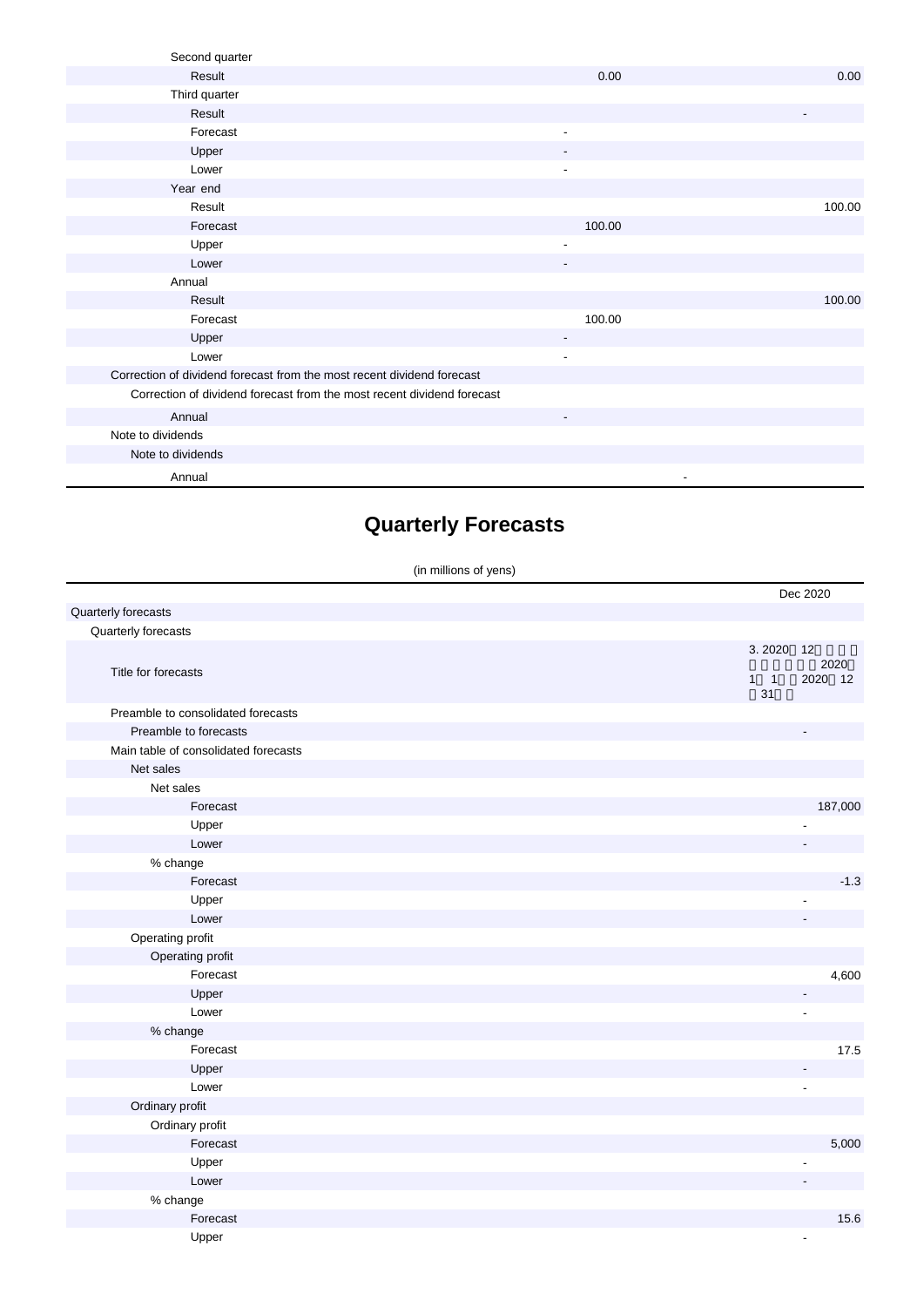| Lower                                                                    |        |
|--------------------------------------------------------------------------|--------|
| Profit attributable to owners of parent                                  |        |
| Profit attributable to owners of parent                                  |        |
| Forecast                                                                 | 2,550  |
| Upper                                                                    |        |
| Lower                                                                    |        |
| % change                                                                 |        |
| Forecast                                                                 | 104.0  |
| Upper                                                                    |        |
| Lower                                                                    |        |
| Basic earnings per share (Yen)                                           |        |
| Basic earnings per share (Yen)                                           |        |
| Forecast                                                                 | 126.03 |
| Upper                                                                    |        |
| Lower                                                                    |        |
| Note to consolidated forecasts                                           |        |
| Note to forecasts                                                        |        |
| Correction of financial forecast from the most recent financial forecast |        |
| Correction of financial forecast from the most recent financial forecast |        |
| Forecast                                                                 | ٠      |

#### **Notes, Quarterly-Material changes in subsidiaries during this period changes in scope of consolidations resulting from change in subsidiaries**

|                                                                                                                                   | Jun 2020 |
|-----------------------------------------------------------------------------------------------------------------------------------|----------|
| Material changes in subsidiaries during this period (Changes in scope of<br>consolidations resulting from change is subsidiaries) |          |
| Material changes in subsidiaries during this period (Changes in scope of<br>consolidations resulting from change is subsidiaries) |          |
| <b>Others</b>                                                                                                                     |          |
| Material changes in subsidiaries during this period (Changes in scope<br>of consolidations resulting from change is subsidiaries) |          |
| Material changes in subsidiaries during this period (Changes in<br>scope of consolidations resulting from change is subsidiaries) |          |
| Number of subsidiaries newly consolidated                                                                                         |          |
| Name of subsidiaries newly consolidated                                                                                           |          |
| Number of subsidiaries excluded from consolidation                                                                                |          |
| Name of subsidiaries excluded from consolidation                                                                                  |          |
| Note to material changes in subsidiaries during this period                                                                       |          |
| Note to material changes in subsidiaries during this period                                                                       |          |

#### **Notes, Quarterly-Applying of specific accounting of the consolidated quarterly financial statements**

|                                                                                               | Jun 2020 |
|-----------------------------------------------------------------------------------------------|----------|
| Applying of specific accounting of the consolidated quarterly financial statements            |          |
| Applying of specific accounting of the consolidated quarterly financial<br>statements         |          |
| <b>Others</b>                                                                                 |          |
| Applying of specific accounting of the consolidated quarterly financial<br>statements         |          |
| Applying of specific accounting of the consolidated quarterly<br>financial statements         |          |
| Note to applying of specific accounting of the consolidated quarterly<br>financial statements |          |
| Note to applying of specific accounting of the consolidated<br>quarterly financial statements |          |

#### **Notes, Quarterly-Changes in accounting policies and accounting estimates retrospective restatement**